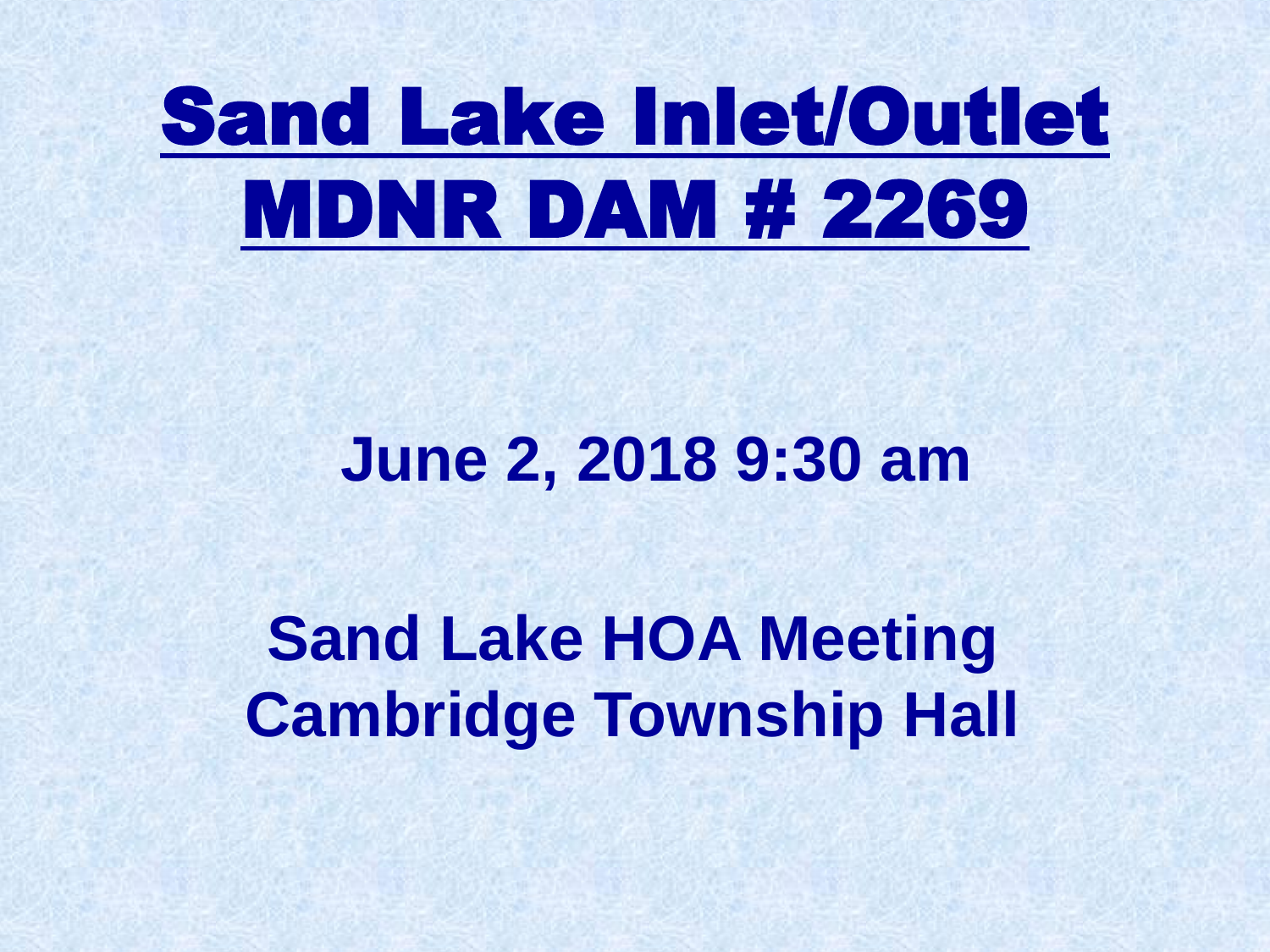# Introduction

### • **Lenawee County Drain Commissioners Office**

- The duties of the Drain Commissioner are established by statutory law (Michigan Drain Code of 1956, as amended) as well as delegated by the County Board of Commissioners.
- The Lenawee County Drain Commissioner is responsible for the maintenance of 711 separate drainage districts encompassing over 1,500 miles of drains within the boundaries of the county.
- Administration and maintenance of 9 separate sewer systems and 4 water systems.
- Administration and maintenance of the court-ordered lake levels on 8 lakes in Lenawee County, and 1 Lake Improvement Board.
- This office also issues and enforces soil erosion permits, reviews subdivision plats, and performs storm water reviews for developments.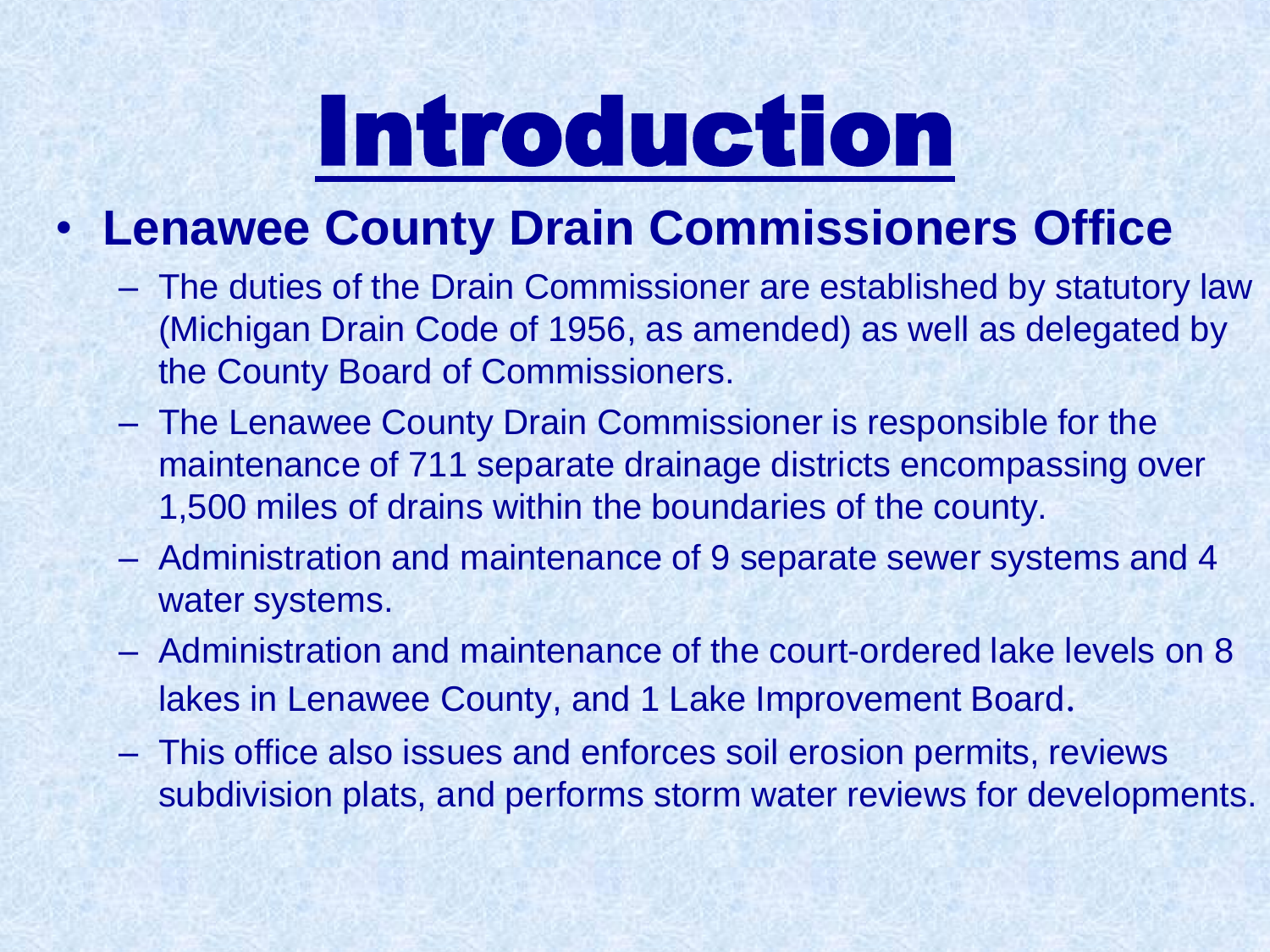## Sand Lake Level History

- The legal level was set at 969.46 feet above sea level by the Honorable G. Arthur Rathbun in the Lenawee County Courthouse on March 4, 1940.
- In 1999 McNamee Porter, & Seeley, Inc., (MPS) conducted a study of Sand Lake and the lake level control structure. The study identified that the existing weir in place was not at the legal court ordered level, and MPS recommended amending the legal level of Sand Lake to the existing weir elevation of 968.51. The change in the lake level would not change the physical level of lake but would provide the Lenawee County Drain Commission the ability to maintain it at a level to prevent the flooding of property.
- On April 2, 2002 Circuit Court by order amended the legal lake level to 968.51 from 969.46. On June 4, 2002 Circuit Court confirmed the special assessment district for Sand Lake.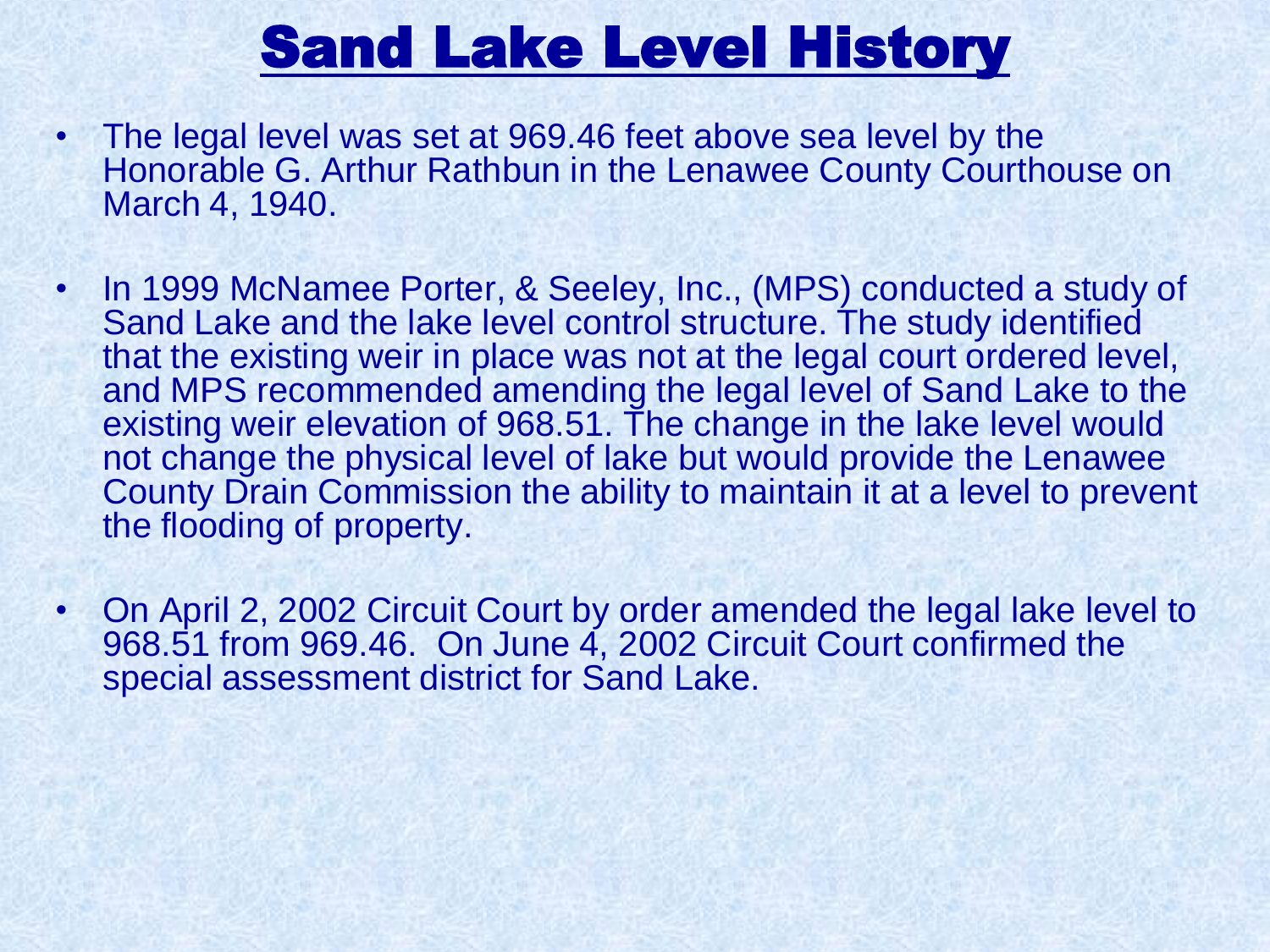### Sand Lake Level History (Cont.)

- A cleaning and inspection was performed in September 2002. The inspection consisted of televising the culvert for its internal condition. Several areas of concern were found with the condition of the culvert. The culvert was slip lined in December 2002. The project involved adding an additional manhole structure for future maintenance cleaning and inspection.
- In 2007 an Agri-Drain water control structure was installed to replace the existing weir and wing walls on the north side of US-12. The wing walls and weir were in deteriorating condition from age and were in need of replacement**.**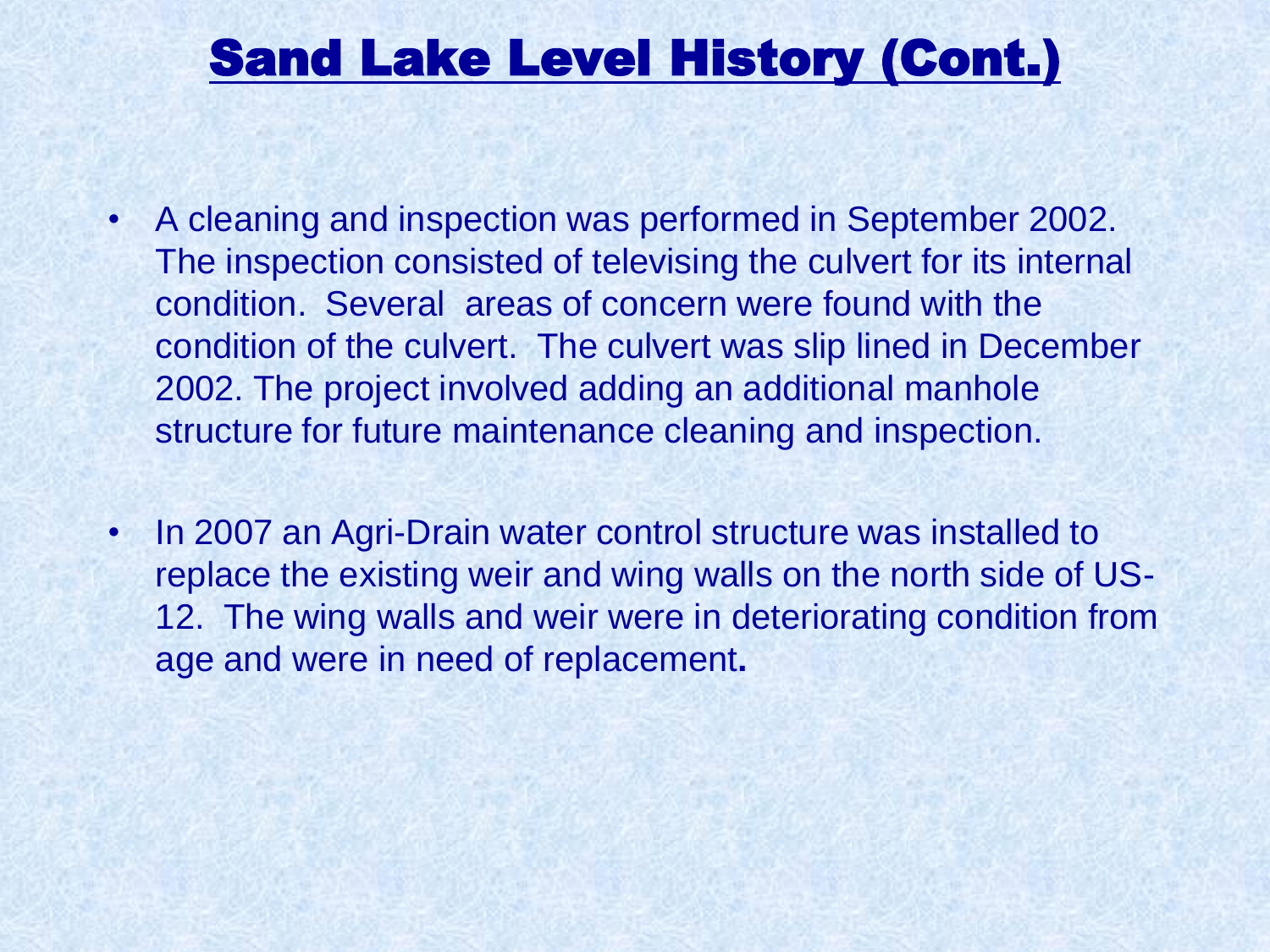# **P.A. 451 of 1994 - Part 307 Inland Lake Levels**

- Petition
- Retain Engineer
- Surveys & data
- Circuit Court Hearing
- Assessment Roll
- Hold Hearing on Roll
- Final Engineering Plans
- Acquire Permits
- Day of Review
- Finance & Construct Project
- Maintain Court Ordered Lake Level
- Inspection Report Every 3 Years P.E.
- May spend up to \$10,000.00 per year for maintenance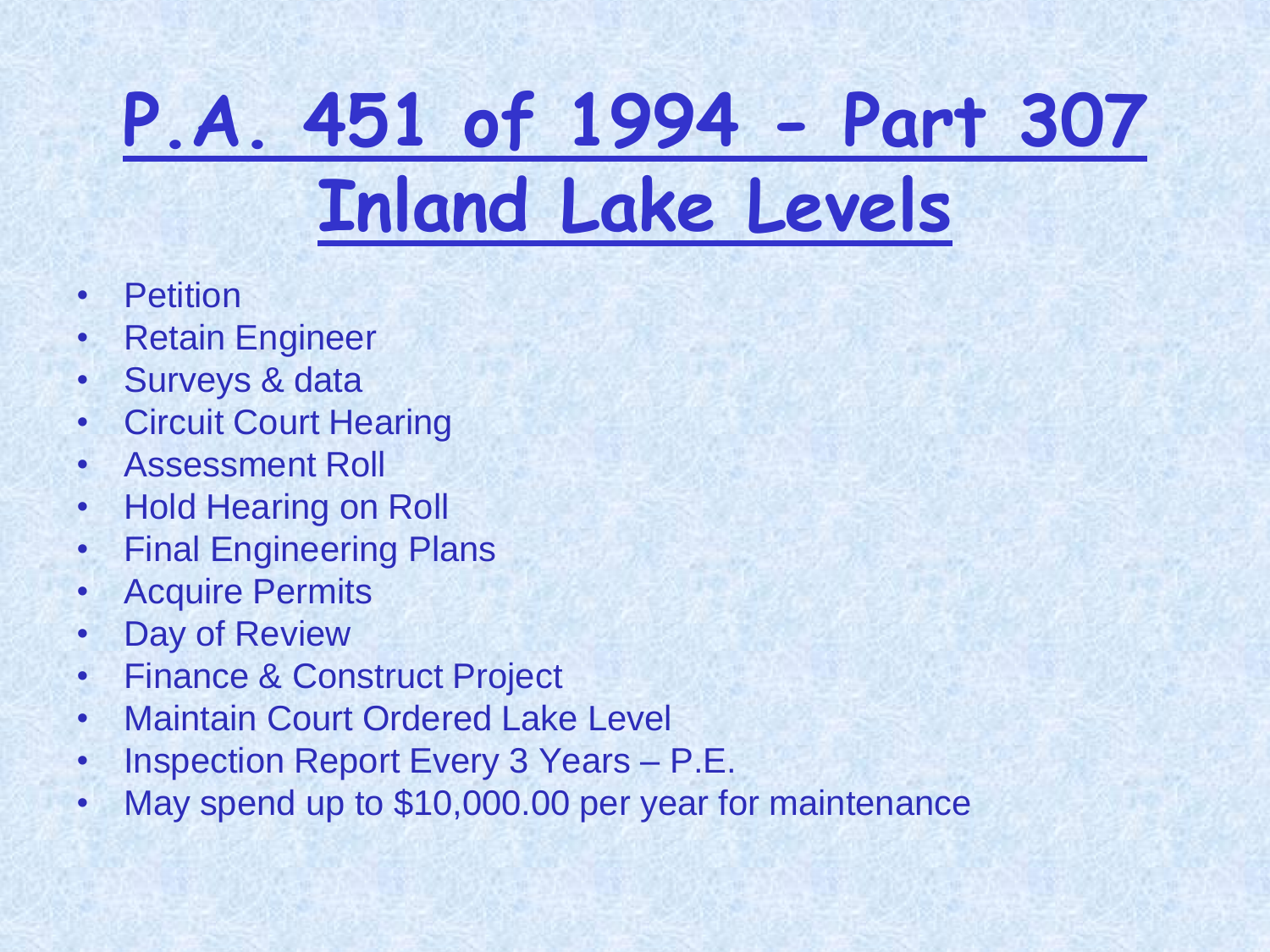

- Minimum once a month inspection.
- Observation of conditions and measurement of level taken.
- Record keeping of measurements, pictures, level log, post on web site.
- Perform maintenance as required.
- Tri-annual inspection report to the MDEQ by a professional engineer.
- Preparation of assessment for costs incurred.
- Answer inquiries received on the lake level.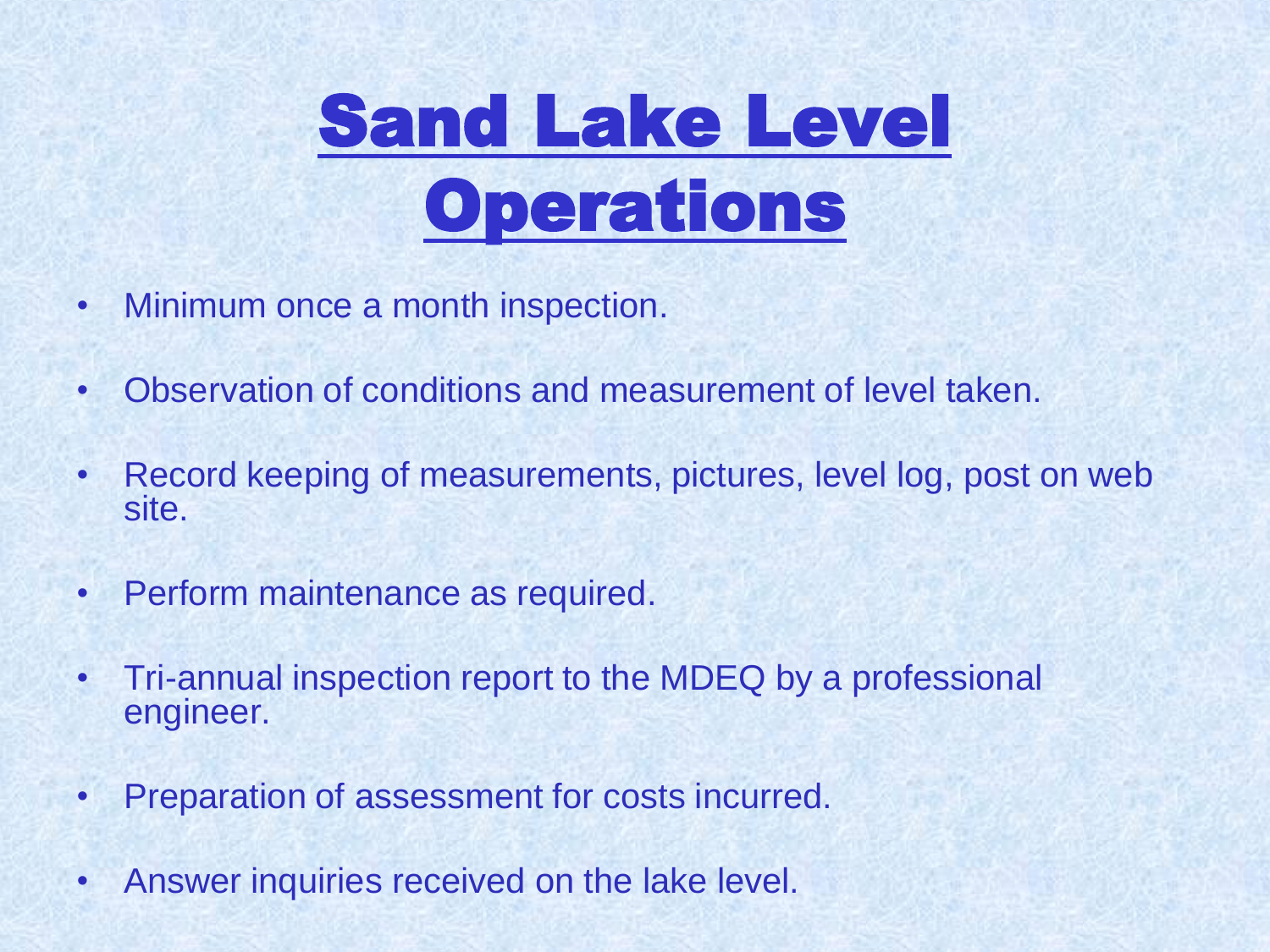# Sand Lake Level Assessment District

- On June 4, 2002 Circuit Court established the special assessment district for maintaining the Sand Lake lake level.
- Last Assessment in 2015 for \$10,000.00.
- Assessment District contains 391 parcels and the Michigan Department of Transportation (MDOT).
- Assessment of parcels is based on the parcel frontage on the lake or if a parcel has access. MDOT assessment based on benefits to US-12.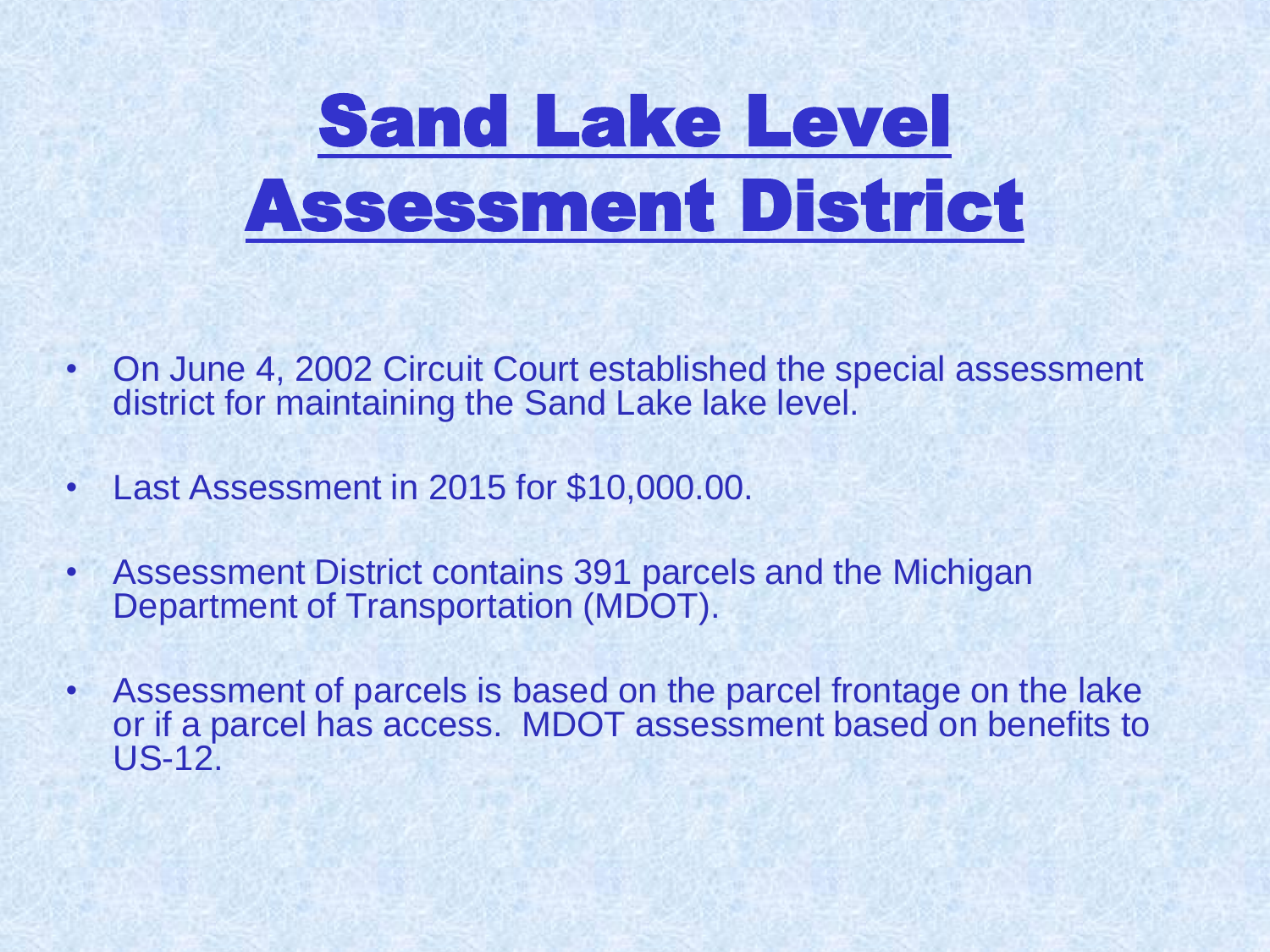#### **Assessment District Map**



#### **LEGEND**

**LAKE FRONT ACCESS** 

**LAKE ACCESS** 

DRAINAGE DISTRICT

Lenawee County<br>Drain Commissioners Office<br>*Drai Comm*issioners Office Albrian, Mickigan 49221<br>Fau (517) 204-4785 <sub>N</sub> 600  $\theta$  $1$  inch = 600 feet **DRAFTING BY:** EGS **REVIEWED BY:** DATE:  $8/3/2001$ **REVISIONS** DATE: BY: 1/24/2002 EGS **CAMBRIDGE & FRANKLIN**<br>TOWNSHIPS SAND LAKE<br>LAKE LEVEL **DRAINACE<br>DISTRICT MAP** 

LENAR

CONTIL

**A/CHIGAS** 

320 Sprague

 $Treeus$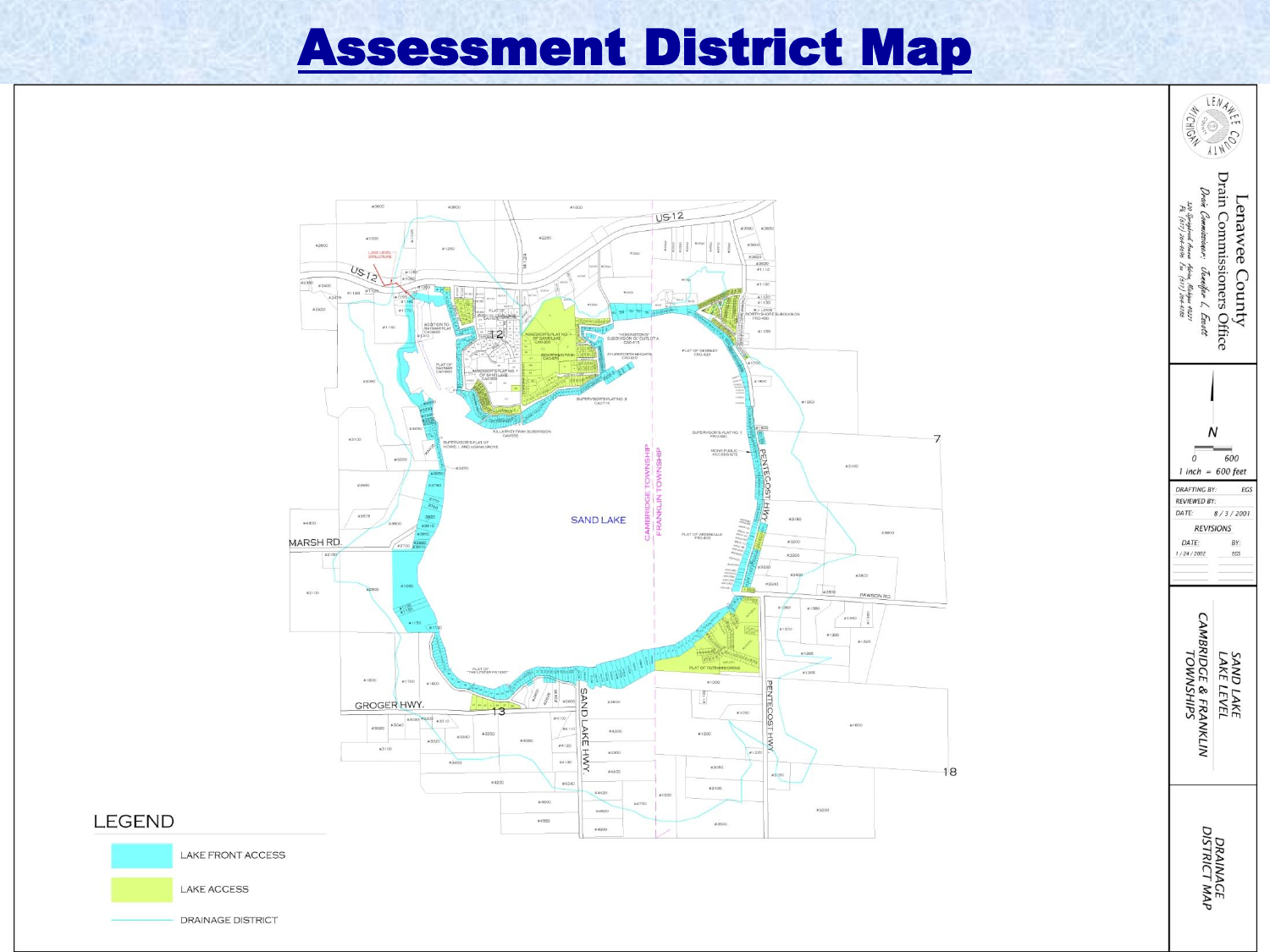#### **Sand Lake Control Structure**

#### Agri Drain Inline Water Level Control Structure™ CORPORATION

- Rugged 1/2" PVC structure.
- Heavy Steel lockable top.
- Stainless steel screws and custom anodized aluminum corner extrusions are used for strength and durability.
- 5" & 7" stoologs for adjustability.
- Flexible couplers allow PVC, plastic pipe, or other materials to be easily attached. (Please specify type of pipe when ordering)
- 5-Year Warranty on all parts
- Please allow up to 2 weeks for shipment.

Flexible rubber connectors with heavy duty stainless steel clamps.

Rubber seal assures a tight fit to prevent leakage.



Call for a FREE informational packet or a \*FREE "How to Build a Wetland Video". \* While supplies last!